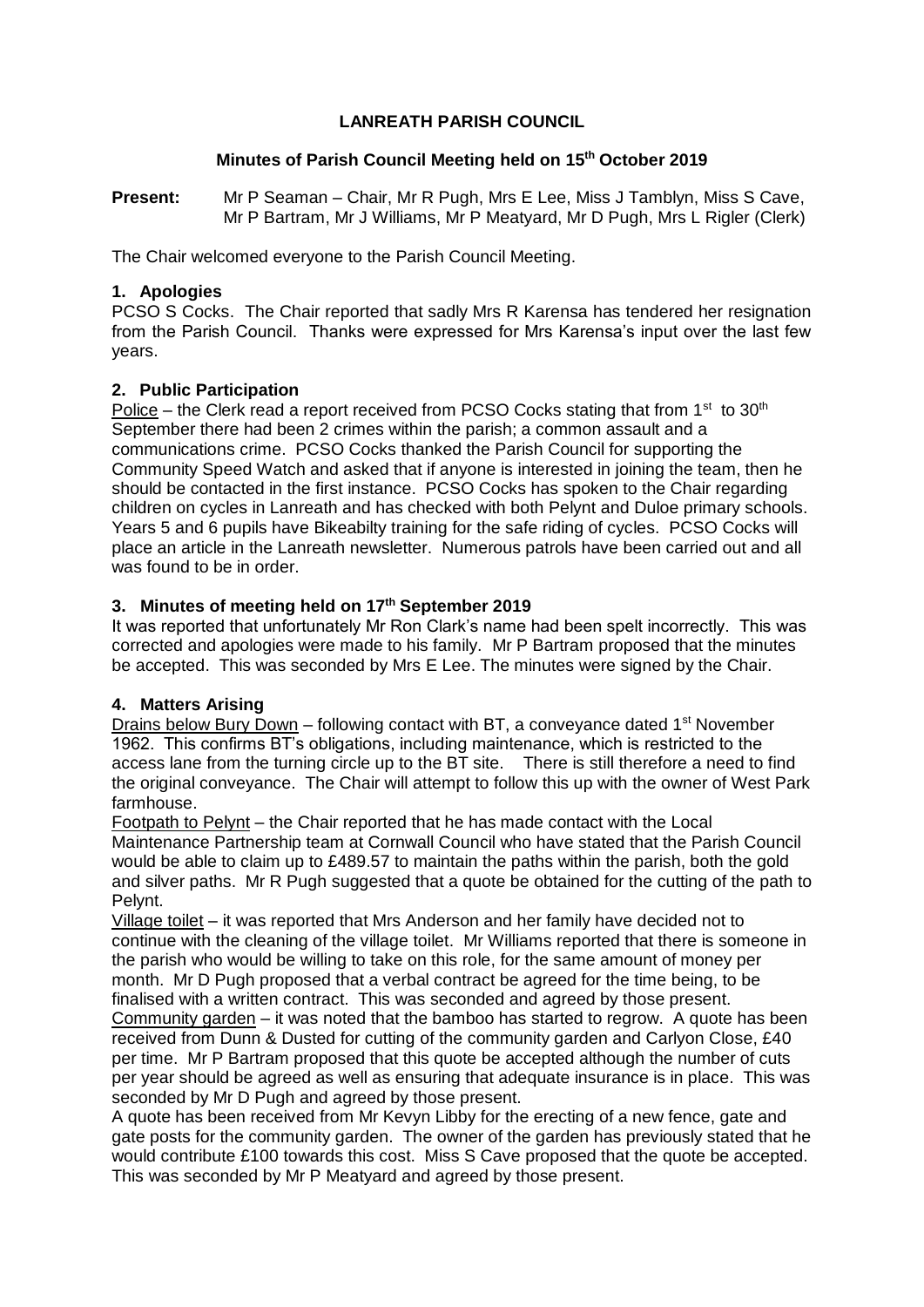Punch Bowl – it was noted that the new owner of the Punch Bowl has been required to complete an Eaves and Roof Survey for the adjoining properties.

Dog fouling – it is hoped that once the fence is in place in the community garden, this will solve the problem.

Sign at crossroads – this should be completed within the next 3 months.

#### **5. Correspondence**

Mr D Pugh updated the meeting on the recent Community Network Area meeting. Mr R Pugh stated that the Governance Review has caused problems within some town and parish councils. All other correspondence was noted.

# **6. Planning**

PA19/06714 - Proposal Retention of recently erected boundary fence including details of proposed planting on the roadside to soften impact. Location 11 Windwards Close Lanreath PL13 2WP Applicant Mr William Hunt

Following further correspondence, however, the case officer consulted Highways who advised that in order to improve sight lines and comply with the original planning application for this site, the fence should be moved. Otherwise, an objection on highway safety grounds would be raised.

# **7. Website**

Parish Councillors preferred email contact addresses were agreed.

#### **8. Climate Change**

Mr R Pugh stated that Parish Councils are very restricted in that they can do regarding climate change.

| 9. Finance                 |         |
|----------------------------|---------|
| Clerks salary and expenses | £274.40 |
| <b>Village Hall</b>        | £ 16.00 |
| D Hilton                   | £ 10.00 |
| D Hilton PAYE              | £ 63.60 |
| Royal British Legion       | £ 17.00 |

Bank Balance

| <b>Current Account</b>    |          | £ 495.40 |
|---------------------------|----------|----------|
| Deposit Account           | £6101.18 |          |
| <b>Treasurers Account</b> |          | £ 2.24   |
|                           |          | £6598.82 |

Mr D Pugh proposed that the cheques be paid on block. This was seconded by Mrs E Lee and agreed by those present.

As the precept is due to be set at next month's meeting, the Chair stated that he would like to agree a budget for next year.

### **11. County Councillor's Report**

Cllr Pugh reported:-

- A request has been received for CCTV outside of the community shop. The £400 community chest fund will be used for this
- Public Transport in Cornwall has received a significant boost with the promise of  $£23.5$ million funding package to reduce bus fares
- 19.2 million journeys on public transport in Cornwall last year